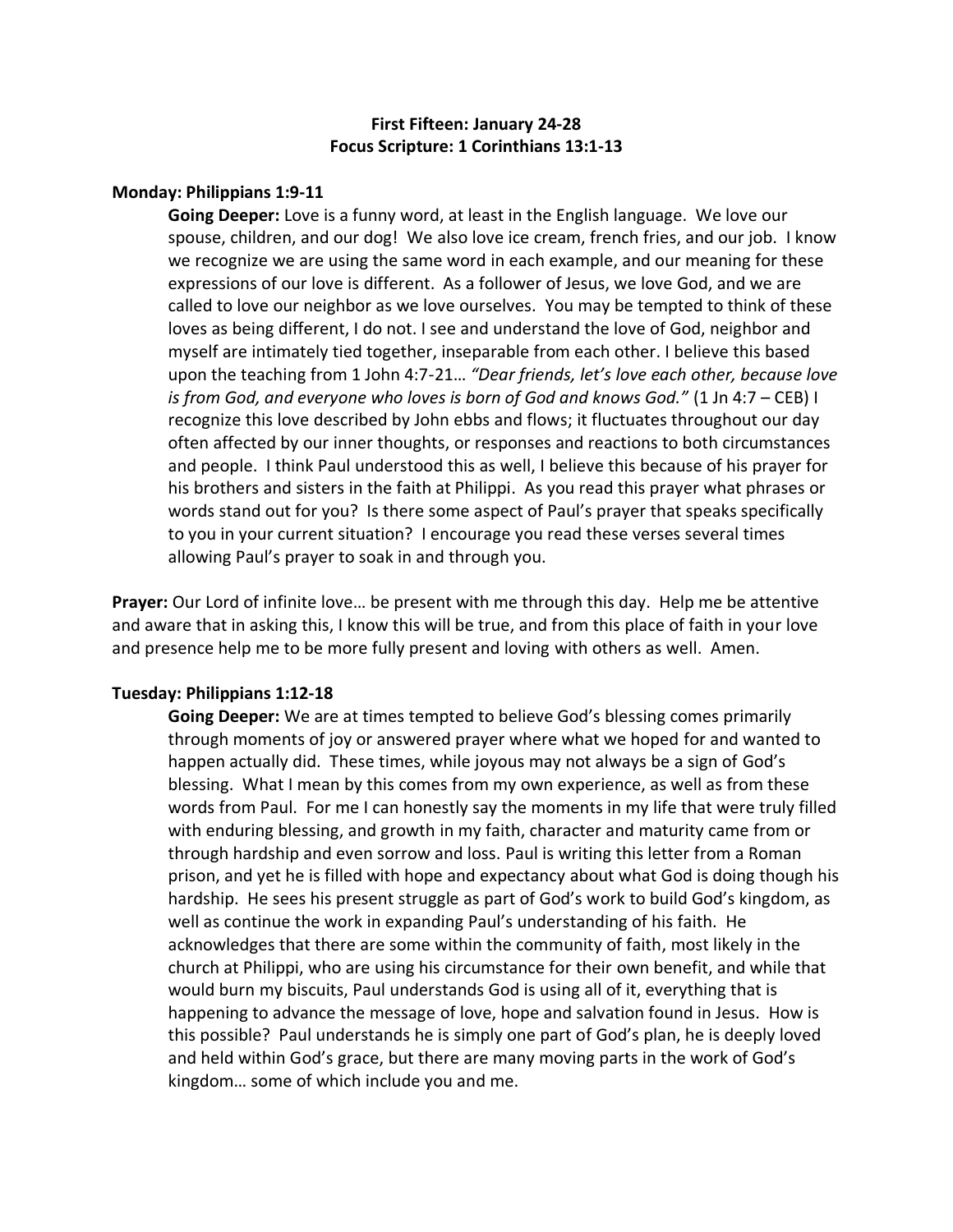**Prayer:** Our God who wastes nothing… help me trust all that happens will ultimately lead me closer to you, experiencing your hold upon me more deeply as I am held within your love. You see far beyond my view, and yet you desire to use me in your work of healing restoration. Open my eyes Lord and deepen my faith and trust in your work in our world. Amen.

#### **Wednesday: Philippians 1:27-30**

**Going Deeper:** Paul encourages us to *"stand firm, united in spirit and mind as you (we) struggle to remain faithful to the gospel."* In this one phrase there is much to unpack! He acknowledges the diversity within the body of Christ. This is something we must learn to accept, as we learn to respond to one another gracefully and kindly. Our diversity and different ways of understanding do not need to create disharmony. In fact, I believe Paul's call for us to *"stand firm, united in one spirit and mind,"* reveal that he understands the challenges of diversity, but also realizes our faith, and our trust in God's grace and God's kingdom revealed in the Good News (this is what the word gospel means) shared to us by Jesus call us to seek the common ground of our faith in God. What might this be? Trust in God's lovingkindness, and releasing our fears of those who are different, whose ideas are not like our own. My experience of God's love is uniquely my own, as is yours! Even though we read the same book of faith we call the Bible we all bring our own experiences, and due to these experiences, we often read the same verses but hear very different nuances within the words on the page. This does not invalidate either of us, or our experience… but it does invite us into a conversation of listening and learning. We may still see things differently, and that is the point. We are not called to fix, change, or correct anyone… the only directive we are given is to love one another.

**Prayer:** Lord of Light… shine brightly! Lord of Wisdom… open our hearts to one another so your love may flow within, through and around me… bringing unity, understanding and grace throughout this day. Amen.

## **Thursday: Philippians 2:1-7a**

**Going Deeper:** These words in Paul's letter to the Church at Philippi are thought to be one of the earliest hymns or statements of faith by first-generation Christians. Read them again, taking time to allow specific thoughts, ideas, phrases, or words to capture your attention. What do they tell us about Jesus and his priorities? How do the opening words of this early Christian text direct Paul's guidance for the Church in verses 1-4 of this 2<sup>nd</sup> chapter of Philippians? Thinking about where we are today as the church and society… how do Paul's words of instruction call us to engage our community and where will this be the most difficult for you and those you love? As you think about Paul's instruction where do you feel it's clearest direction for you? How can you begin to put it into practice today?

**Prayer:** Lord of Grace and Mercy… send your Spirit of encouragement to guide me through this day as I navigate the tasks and engage those who you bring into my path. Help me remember the life and choices Jesus made… how he did not live for his own needs and desires but was